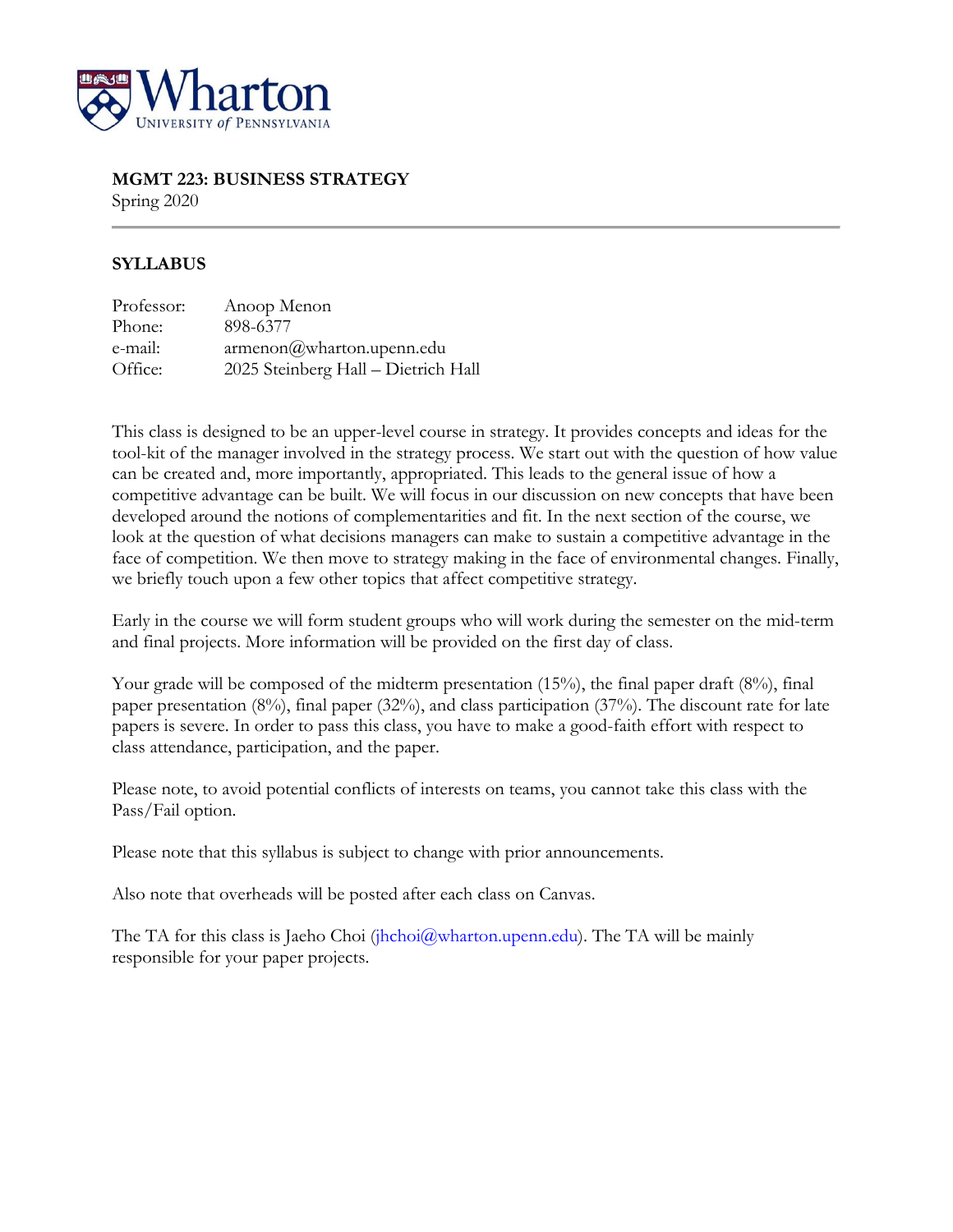#### **A short note on proper citations**

To most of you this will be probably self-evident, but I want to make sure that we all understand: Copying paragraphs from sources (magazine, newspaper articles, analyst reports etc.) without properly citing them is a SERIOUS offense! Properly citing means: if you copy word-by-word, you have to mark this by enclosing the copied text with quotation marks "" and citing the source. Even if you don't copy word-by-word, but you take someone else's idea, you have to indicate in a citation the source of that idea. This citation has to follow directly the idea (attach a footnote or an endnote). At the end of the paper, you should then list all sources that you have cited in the text.

Let me re-iterate: Non-proper citing is a very serious academic offense that in other courses has led professors to fail students and bring these students to the attention of the academic review board of the University. I think all of us want to avoid any such incident – and it is really easy to avoid such problems. Simply be careful in your papers that you attribute ideas/frameworks etc. that you use to their respective sources.

# **Midterm presentation deck (Due 2/18, before class)**

Select a firm whose strategy you would like to analyze. (This should be a different firm from the one you are analyzing for the final paper.) Address the following questions:

- 1) Industry analysis:
	- a. What industry does the firm operate in?
	- b. Conduct an industry analysis (5 Forces + complementors)
	- c. Evaluate the overall industry attractiveness.
- 2) Positioning analysis:
	- a. Describe the strategic positioning of the firm within the industry.
	- b. How does the strategic positioning of the firm address or not address these structural, industry-level features identified earlier?
- 3) Value analysis:
	- a. Identify the market segment for which the firm's (transactional) competitive advantage is the largest. Describe how you arrived at this conclusion.
	- b. For the segment identified above, address the following:
		- i. Pick a few of the particular activities that have a significant impact on the WTP, and describe how they drive WTP.
		- ii. Pick a few of the particular activities that have a significant impact on the cost, and describe how they drive it.
		- iii. Pick two pairs (4 total) of activities and show that there are complementarities between them.
		- iv. How secure is the firm from the threat of imitation from competitors? And from substitutes?
- 4) What are some challenges that this firm is facing going forward?

Please keep the presentation to 4 slides (plus 1 slide of references and (or) 1-2 slides of appendix exhibits if needed).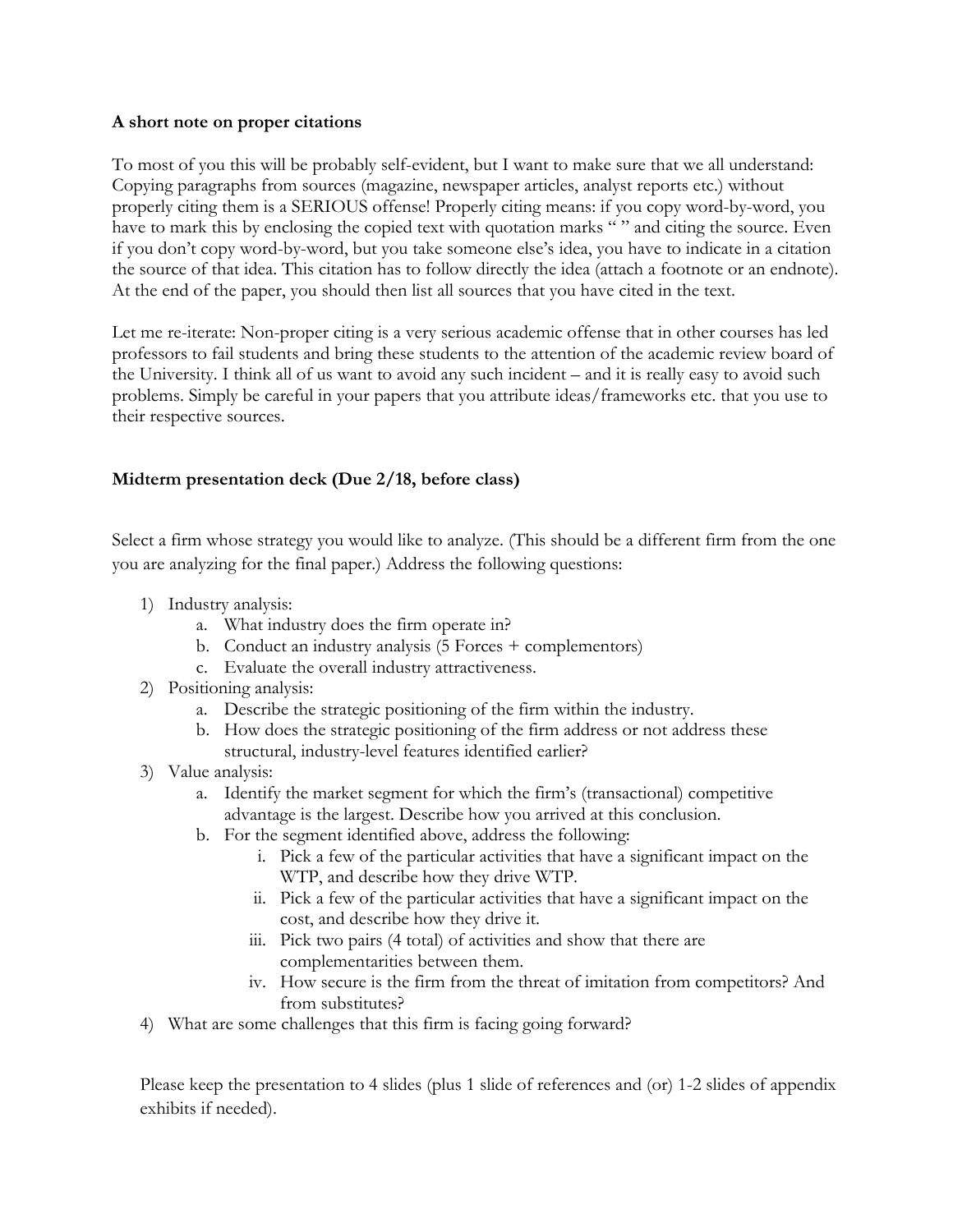## **I. PREVIEWS**

#### **1/16 Session 1: Course Logistics, What is Strategy? Five-Force Analysis**

Mintzberg, Henry, and James A. Waters. 1985. "Of Strategies, Deliberate and Emergent." *Strategic Management Journal* 6: 257–272.

Porter, Michael E. 2008. "The Five Competitive Forces that Shape Strategy." *Harvard Business Review*, January, pp. 79-93.

#### **1/21 Session 2: Preview Case**

*Case*: Intel Corporation: 1968-1997, 9-797-137

*Complete Team Sign-Up by 5pm on 1/22 via Canvas*

# **II. VALUE CREATION, APPROPRIATION, AND FIT**

### **1/23 Session 3: Complementors**

Brandenburger, Adam M., and Barry J. Nalebuff. 1996. Co-opetition pp. 11–34.

*Case*: Power Play (A): Nintendo in 8-bit Video Games, 9-795-102

### **1/28 Session 4: Value Creation, Value Appropriation**

Brandenburger, Adam, and Harborne Stuart. 1996. "Value-Based Business Strategy." *Journal of Economics and Management Strategy* 5 (1): 5–24.

*Group Topic Proposals for Midterm and Final Due at the Beginning of Class 1/28*

### **1/30 Session 5: Positioning, Tradeoffs, Complementarities and Fit**

Porter, Michael E. 1996. "What is Strategy?" *Harvard Business Review* (November-December): 3–20.

Milgrom, Paul, and John Roberts. 1992. Economics, Organization, and Management Chapter 4, pp. 108–116.

Milgrom, Paul, and John Roberts. 1995. "Complementarities and Fit: Strategy, Structure, and Organizational Change in Manufacturing." *Journal of Accounting and Economics* 19: 179–208.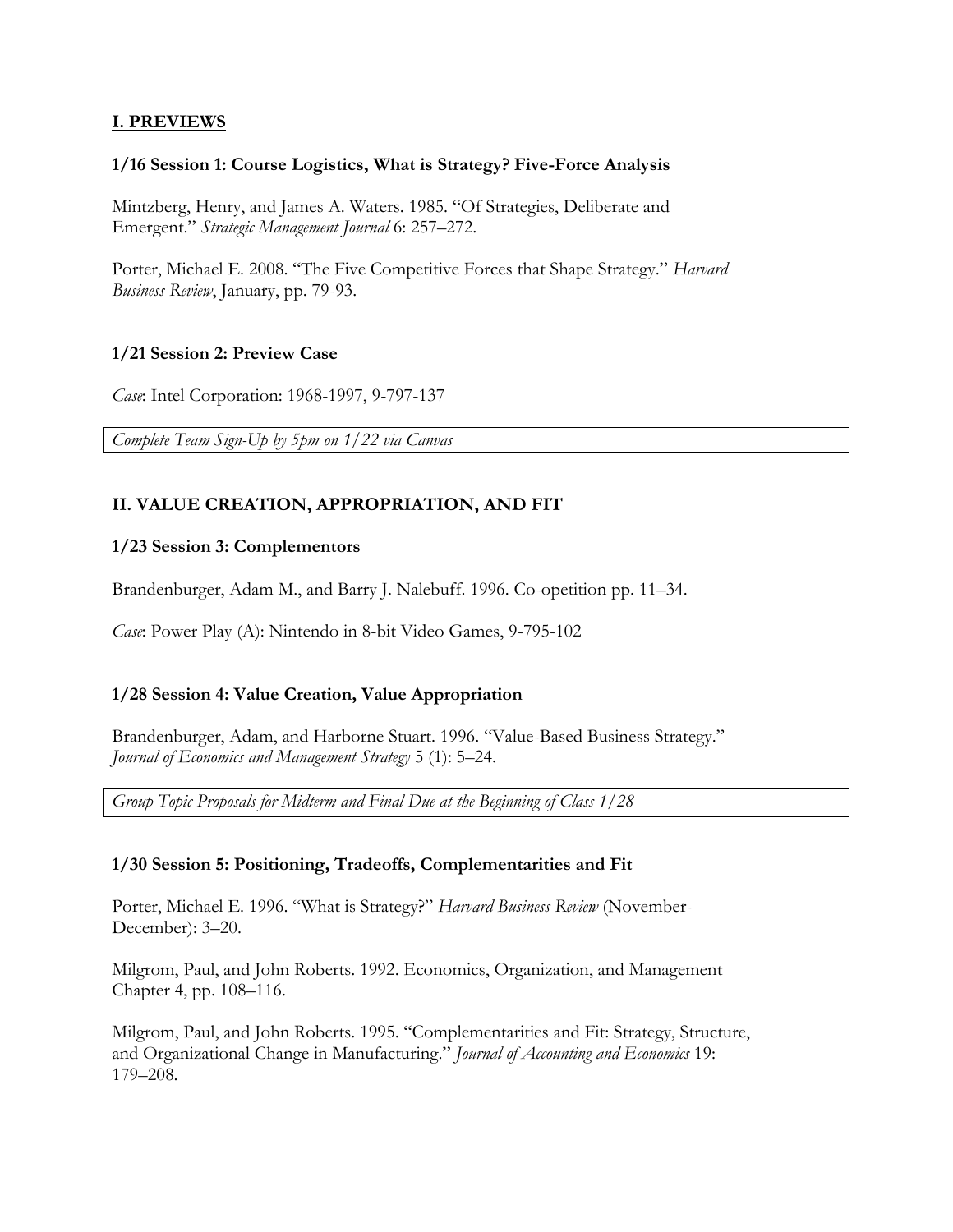Skim: Siggelkow, Nicolaj. 2002. "Evolution toward Fit." *Administrative Science Quarterly*, 47: 125- 159.

Optional: Collis, David J. and Michael G. Rukstad. 2008. "Can You Say What Your Strategy Is?" *Harvard Business Review*, April, pp. 82-90.

*Please turn in a hardcopy of Lincoln's activity system at the beginning of class – this is an individual assignment*

## **2/4 Session 6: Positioning Applied: Low Cost**

*Case*: Airborne Express (A), 9-798-070

## **2/6 Session 7: Turnarounds**

*Guest Speaker*: Eugene Davis, Chairman and Chief Executive Officer, Pirinate Consulting Group

## **2/11 Session 8: Positioning Applied: Differentiator**

*Case*: Tesla Motors, 9-714-413

# **III. IT'S YOUR TURN – PART I**

### **2/13 Time for Research: No Class**

### **2/18 Session 9: Midterm Presentations**

*The slide decks of all teams due at the beginning of class 2/18*

### **2/20 Session 10: Midterm Presentations**

# **IV. COMPETITION AND STRATEGIC THINKING**

# **2/25 Session 11: Competition 1**

*Case*: Bitter Competition: HSC vs. Nutrasweet (A): 9-794-079

# **2/27 Session 12: Competition 2**

*Case*: British Satellite Broadcasting vs. Sky Television: 9-794-031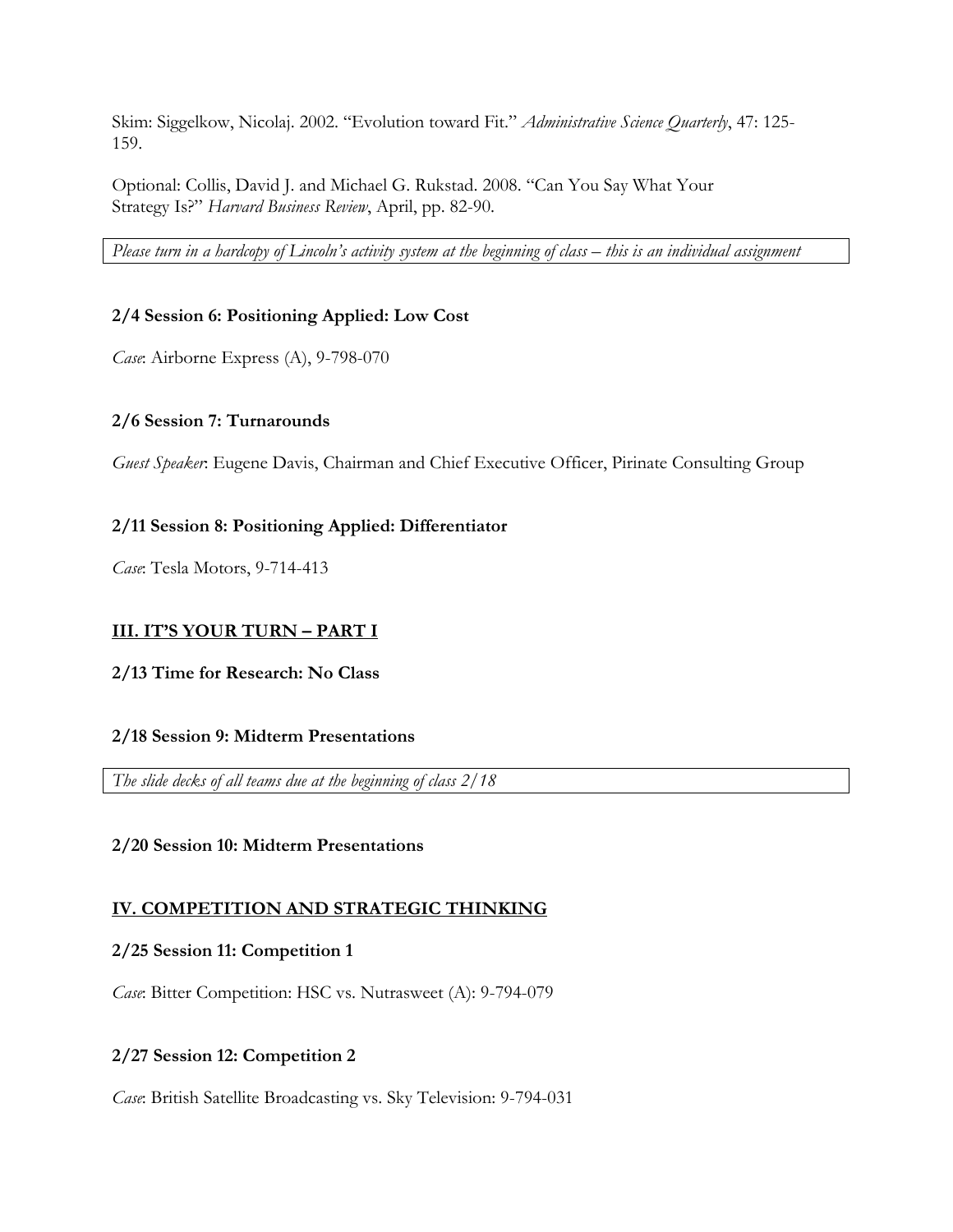### **3/3 Session 13: Competition 3**

*Case:* Alibaba's Taobao (A): 9-709-456

# **3/5 Session 14: Competing in the Digital Age**

Guest Speaker*: Karthic Bala, Chief Data Officer, Conde Nast*

# **3/10, 3/12, 3/17, 3/19 Spring Break: No Class**

## **V. STRATEGIC CHANGE**

### **3/24 Session 15: Strategic Inflection Points, Increasing Returns**

Grove, Andrew S. 1996. Only the Paranoid Survive. pp. 27–35.

Arthur, Brian W. 1996. "Increasing Returns and the New World of Business." *Harvard Business Review* (July-August): 101–109.

### **3/26 Session 16: Architectural, Disruptive Change, Change in the Presence of Fit**

Bower, Joseph L., and Clayton Christensen. 1994. "Disruptive Technologies: Catching the Wave." *Harvard Business Review*, January-February: 43–53.

Henderson, Rebecca M. and Kim B. Clark. 1990. "Architectural Innovation: The Reconfiguration of Existing Product Technologies and the Failure of Established Firms." *Administrative Science Quarterly* 35: 9–30.

Siggelkow, Nicolaj. 2001. "Change in the Presence of Fit: The Rise, the Fall, and the Renaissance of Liz Claiborne." *Academy of Management Journal*, 44, pp. 838-857.

Optional: Sosa, Manuel, Steven D. Eppinger, and Craig M. Rowles. 2007. "Are Your Engineers Talking to One Another When They Should?" *Harvard Business Review*, November, pp. 133-142.

Optional: Christensen, Clayton M. 1997. The Innovator's Dilemma pp. 3–28.

### **3/31 Session 17: Information Asymmetry and Entry**

*Case*: Honda (A): 9-384-049